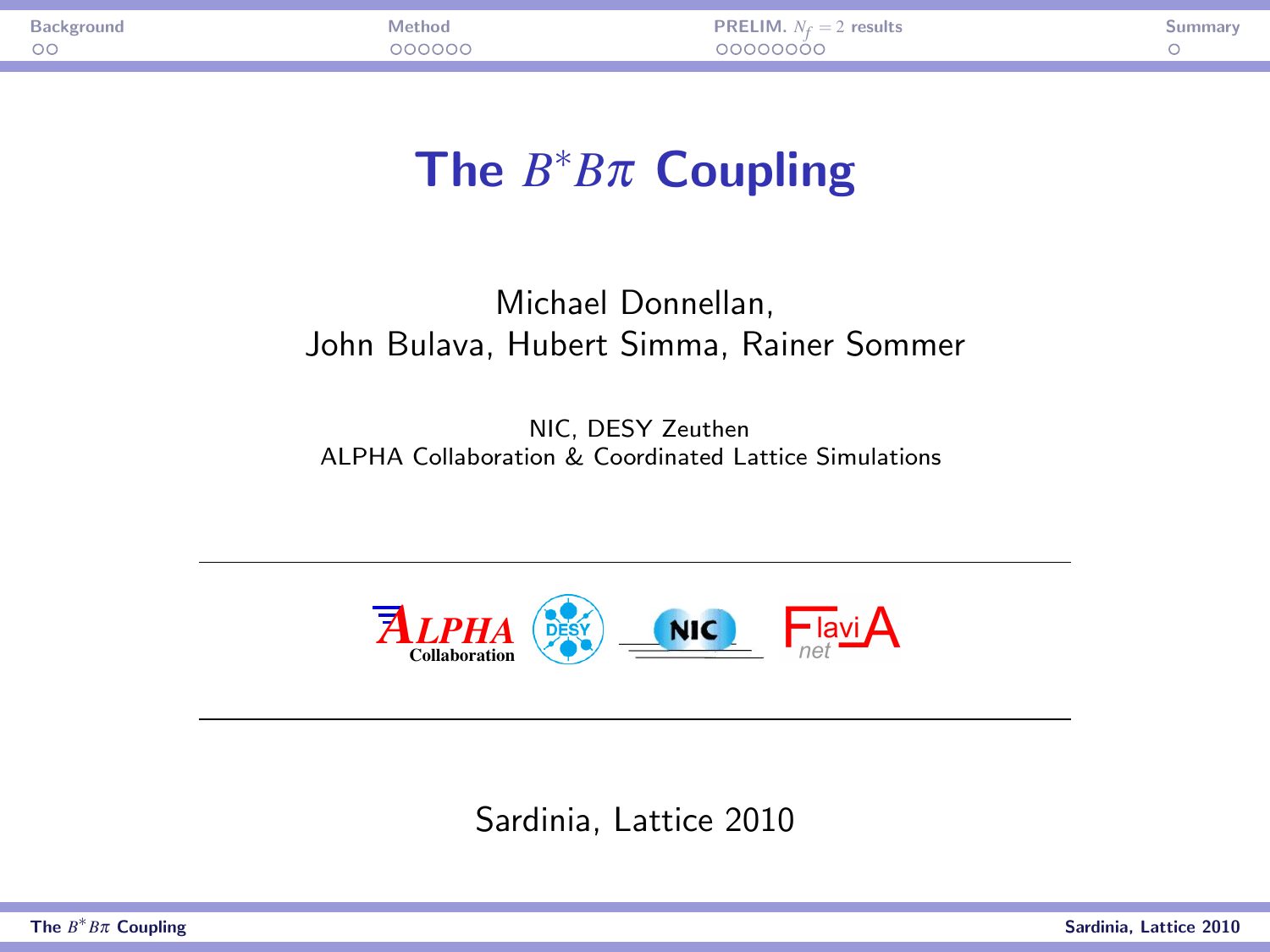| <b>Background</b> | Method | LIM.<br>results<br>PREI<br>$N_f=2$ | umma. |
|-------------------|--------|------------------------------------|-------|
| $\bullet$         | 200000 | nnnnnnn                            |       |
|                   |        |                                    |       |

### Definition and Relevance of *g<sub>B</sub>*∗*B*π

► It's essentially the matrix element for the strong decay  $B^* \to B\pi$ :

 $\langle B^{0}(p)\pi^{+}(q)|B^{*+}(p')\rangle \equiv -g_{B^{*}B\pi}(q^{2})q_{\mu}\eta^{\mu}(p')(2\pi)^{4}\delta(p'-p-q)$ 

- **►** This *B*-decay is **forbidden** since:  $m_{B^*} < m_B + m_{\pi}$ . But for  $D^*$  mesons  $D^* \to D \pi$  is the dominant decay mode, and  $g_c \approx 0.61(7)$  [CLEO, 2002].
- **F** Related to coupling *g* of heavy-light meson  $\chi$ PT (HM $\chi$ ) (the only LEC at leading order in 1/*M*):

<span id="page-1-0"></span>
$$
g \propto \lim_{m_b \to \infty, m_d \to 0} g_{B^*B\pi}
$$

**Constrains chiral behaviour** of e.g.  $f_B$ ,  $B_B$ ,  $B \rightarrow \pi l \nu$  form factor. Talks by N. Garron, B. Blossier on ALPHA HQET programme.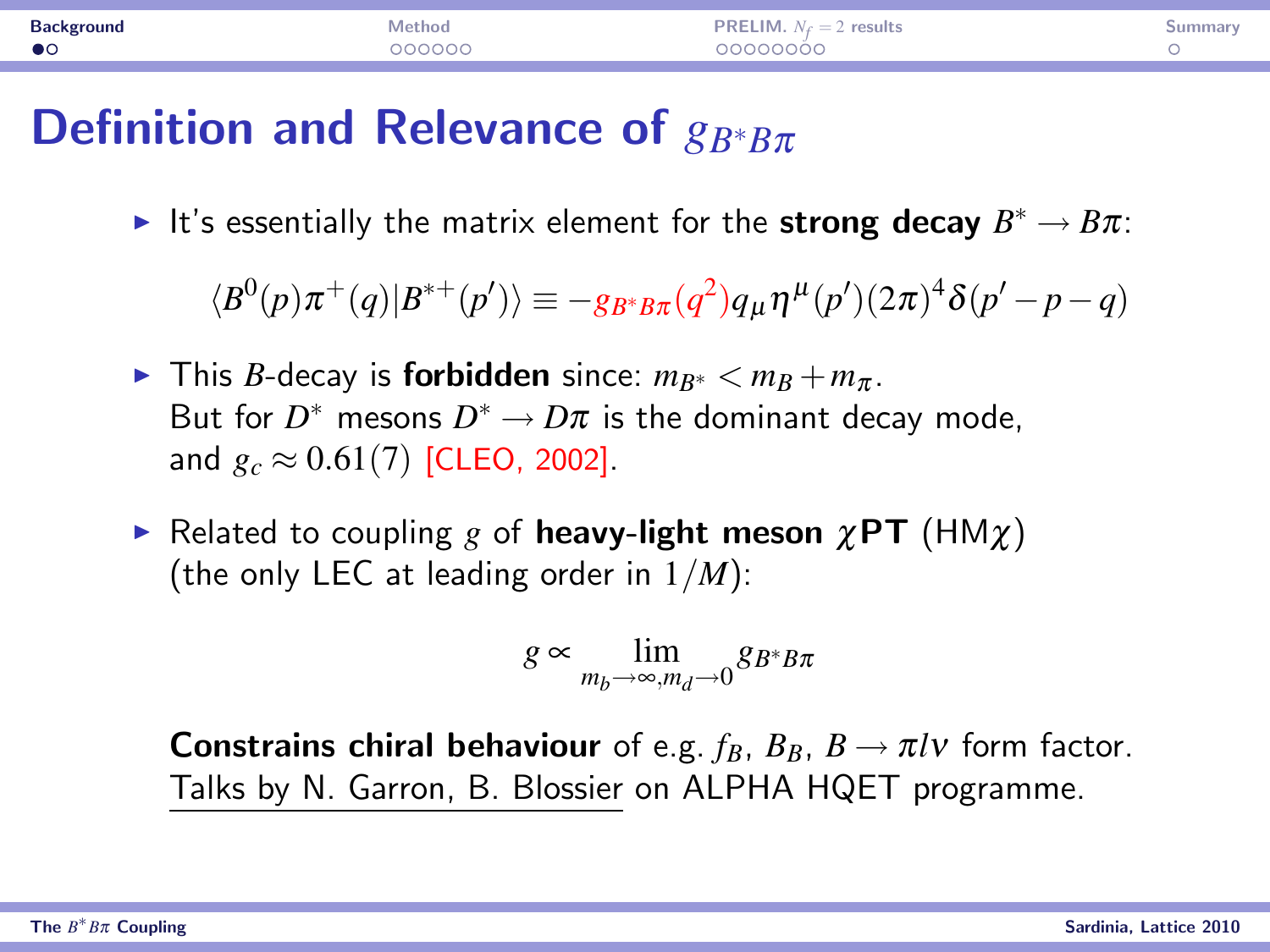| <b>Background</b>             | ummai |
|-------------------------------|-------|
| 00000000<br>$\circ$<br>200000 |       |

#### Lattice Calculations via a Form Factor

- **Figure 5 States like**  $|B\pi\rangle$  **are a problem on the lattice (Maiani-Testa).**
- $\triangleright$  Here, LSZ reduction of the pion [de Divitiis et al. (UKQCD) 1998] (∼ Goldberger-Treiman) relates *gB*∗*B*<sup>π</sup> (*q* 2 ) to:

 $\langle B^{0}(p)|A_{\mu}|B^{*+}(p+q)\rangle = \eta_{\mu}F_{1}(q^{2})+(\eta \cdot q)(2p+q)_{\mu}F_{2}(q^{2})+(\eta \cdot q)q_{\mu}F_{3}(q^{2})$ 

In the static and chiral limits, we only need  $F_1(0)$ .

- **Primarily want leading-order HM** $\chi$  coupling, so we do a static calculation (like most previous attempts). P. Fritzsch's talk discussed RHQ approach.
- $\triangleright$  Technical challenge of calculating lattice 3-point functions: statistics, excited state contamination...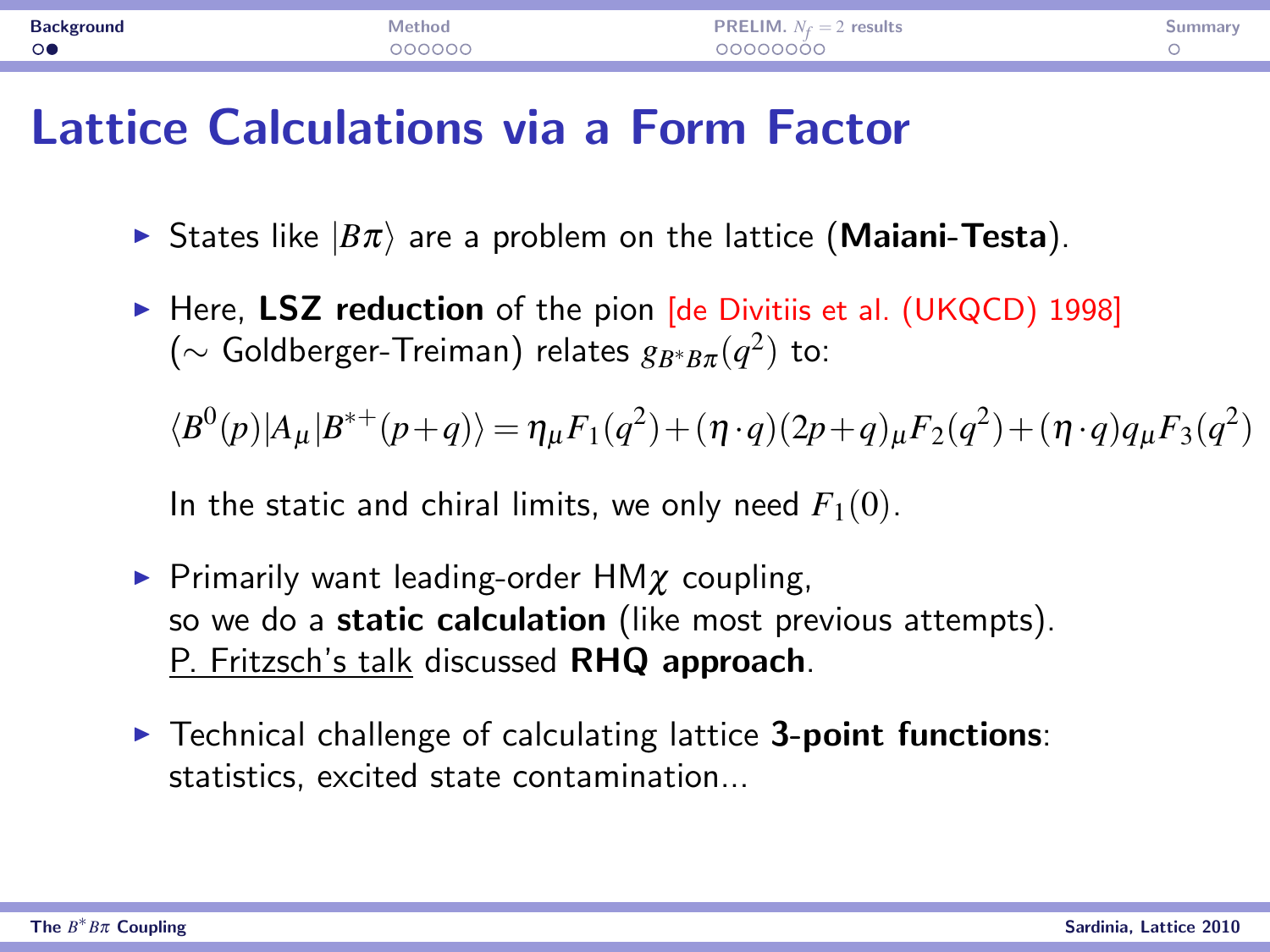| 20000000<br>$\circ$<br>maaar. | Background | Method | PRELIM.<br>$N_c=2$<br>results | summar |
|-------------------------------|------------|--------|-------------------------------|--------|
|                               |            |        |                               |        |

#### 3pt Function with Summed Insertion

▶ 3pt. fn.s have 2 time separations  $t'$  and  $t - t'$  to make large:

$$
C_3(t,t';q,p) = \langle \mathcal{O}_q(t)\mathcal{O}(t')\mathcal{O}_p^{\dagger}(0)\rangle
$$

e.g. taking  $C_3(t,t/2;p,p)$  gives corrections  $O(e^{-(t/2)\Delta E})$ .

 $\triangleright$  Defining the summed correlator [Maiani et al. 1987]:

$$
D(t;q,p) \equiv a \sum_{t'=0}^{t} C_3(t,t';q,p)
$$

The effective matrix element:

<span id="page-3-0"></span>
$$
\partial_t \frac{D(t;q,p)}{\sqrt{C_2(t;p)C_2(t;q)}}
$$

gives corrections *O*(*te*−*t*∆*<sup>E</sup>* ).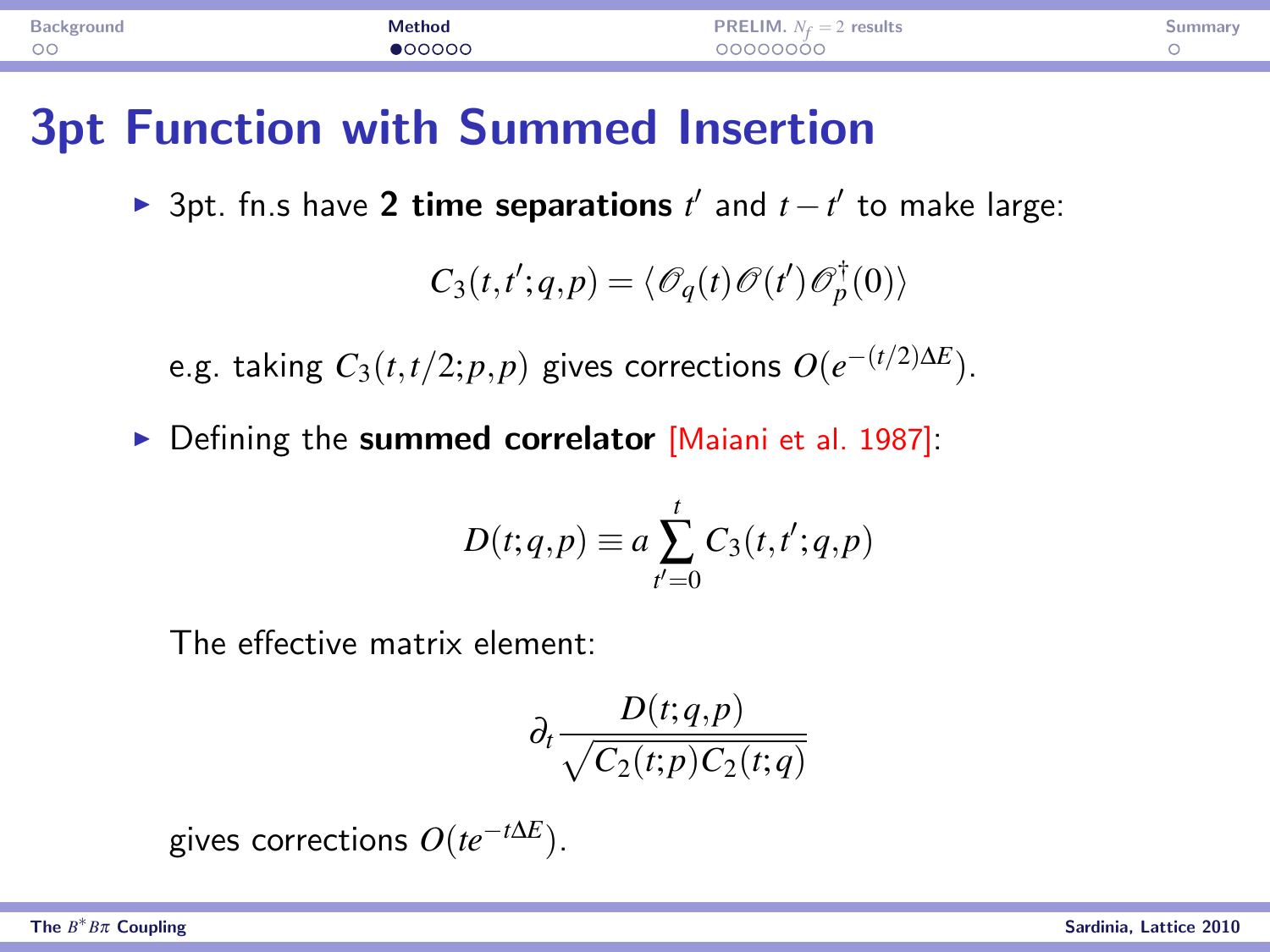| Background | Method | <b>PRELIM.</b> $N_f = 2$ results | umma |
|------------|--------|----------------------------------|------|
| $\circ$    | ೧●೦೦೦೦ | วดดดดดดด                         |      |
|            |        |                                  |      |

#### Static Action and All-to-All Light Propagator

- $\triangleright$  Use HYP1, HYP2 static actions to avoid exponential decay of signal-to-noise in Euclidean time [Della Morte et al. (ALPHA) 2005]. Also nice to see universality, some idea of discretization effects.
- $\triangleright$  Noisy estimation of all-to-all light propagator: U(1) noise, full time-dilution.
- $\triangleright$  Use of sequential propagator for the light quark. Gives the insertion summation (incuding outside timeslices):

$$
D'(t;q,p) \equiv a \sum_{t'} C_3(t,t';q,p)
$$

Must invert again for each operator insertion (here all 3 *Ai*).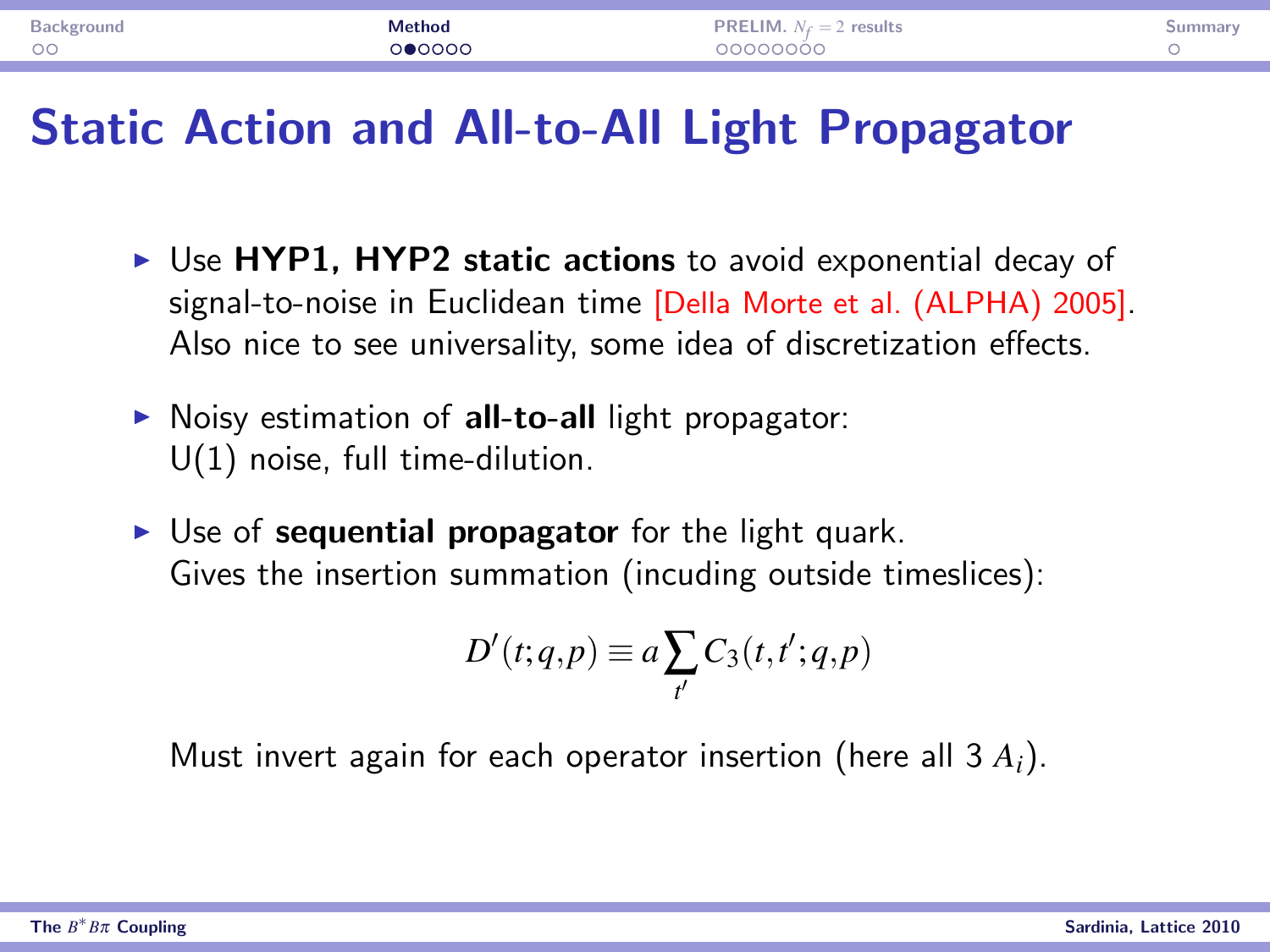| $\circ$<br>ാറ∩െ∩<br><u>IOOOOOOC</u> | <b>Backgroups</b> | Method | -IM<br>results<br>PRE'<br>$N_{\mathcal{L}} =$<br>. | umma |
|-------------------------------------|-------------------|--------|----------------------------------------------------|------|
|                                     |                   |        |                                                    |      |

#### Creation Operators

- $\blacktriangleright$  To reduce excited state contamination to tolerable level. must smear light quark fields used in creation operators.
- $\triangleright$  Using Gaussian smearing with APE-smeared covariant Laplacian:

$$
\psi_l^{(k)}(x) = \left(1 + \kappa_G a^2 \Delta\right)^{R_k} \psi_l(x)
$$

we construct a basis of 8 wavefunctions of varying size:

$$
r_{phys,k} \approx 2\sqrt{\kappa_G R_k} a
$$

varying *rphys* in the range 0 - ∼0.7 fm.

▶ Ultimately we will perform a GEVP analysis. For now we just pick out the best smearing (discussion and examples in the PRELIM.  $N_f = 2$  results section).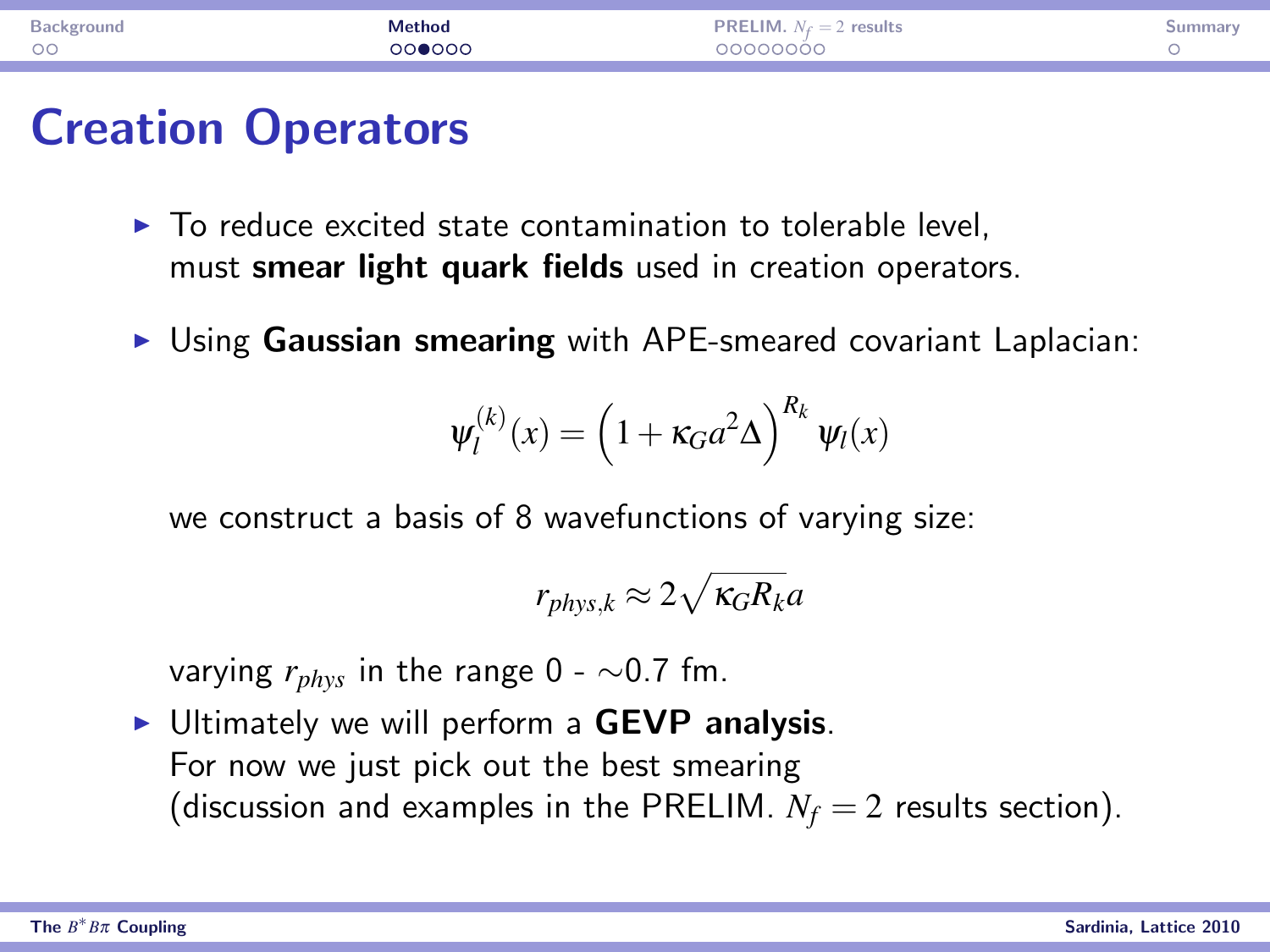| Background<br>$\circ$ | Aethod | results<br>.IM.<br>PREL<br>$N_f=2$<br>noooooo |  |
|-----------------------|--------|-----------------------------------------------|--|
|                       |        |                                               |  |

#### Quenched Test

- $\triangleright$  We did a precision test of the method, with continuum limit, using the ALPHA quenched HQET lattices and *s* quark.
- ▶ 3 spacings, fixed physical volume  $L \approx 1.5$  fm, and  $T = 2L$ :

|                                        | $N_{conf}$   $N_{noise}$ |     |
|----------------------------------------|--------------------------|-----|
| $16^3 \times 32$ , $a \approx 0.10$ fm | 100                      | 200 |
| $24^3 \times 48$ , $a \approx 0.08$ fm | 100                      | 48  |
| $32^3 \times 64$ , $a \approx 0.05$ fm | 100                      |     |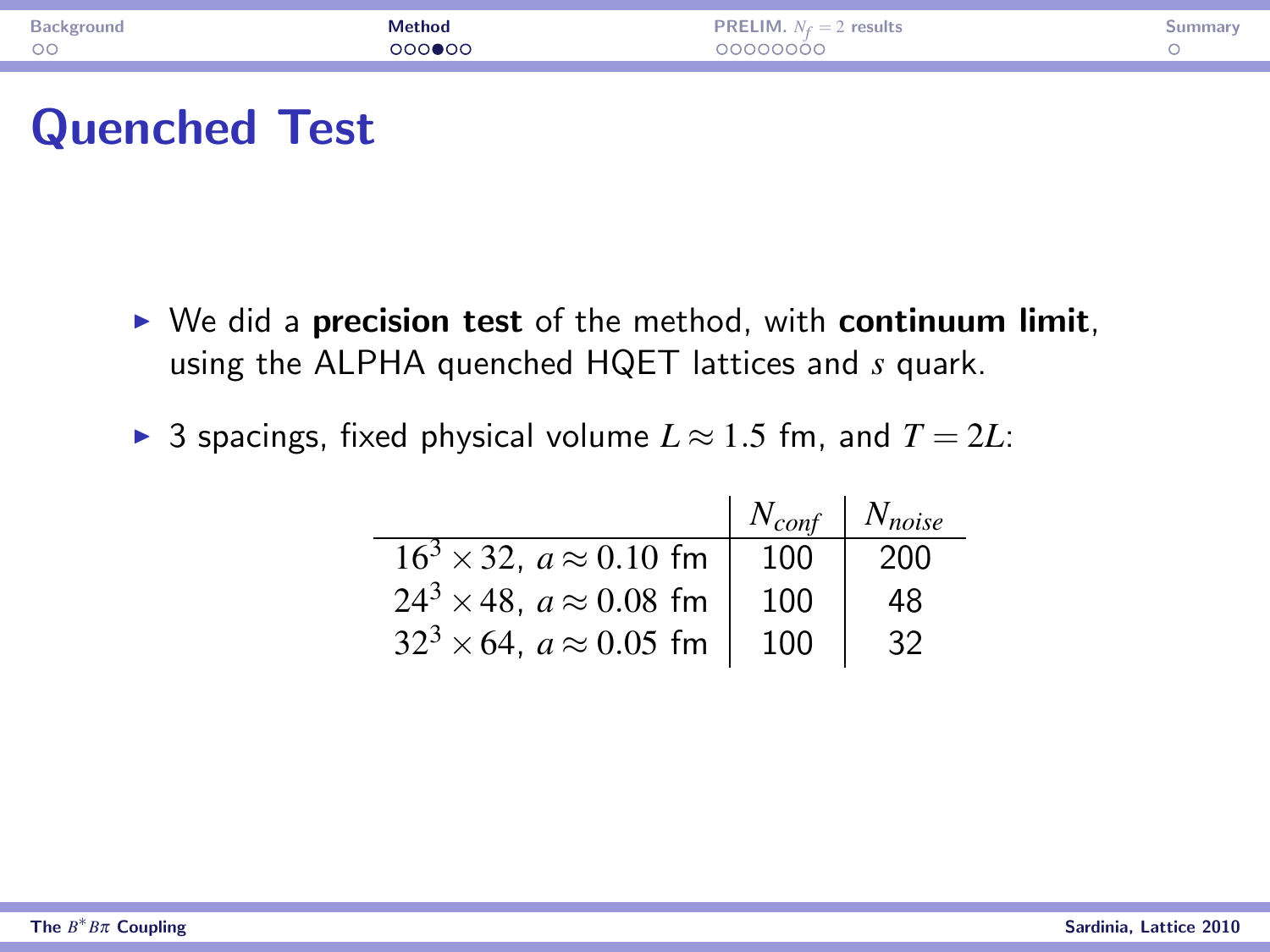| Backgroune<br><b>During</b> | Method | results<br>$-$ | ummar |
|-----------------------------|--------|----------------|-------|
| $\circ$                     | റററ≘∈  | <u>monnono</u> |       |
|                             |        |                |       |

#### Quenched Test: Precision and Plateaus

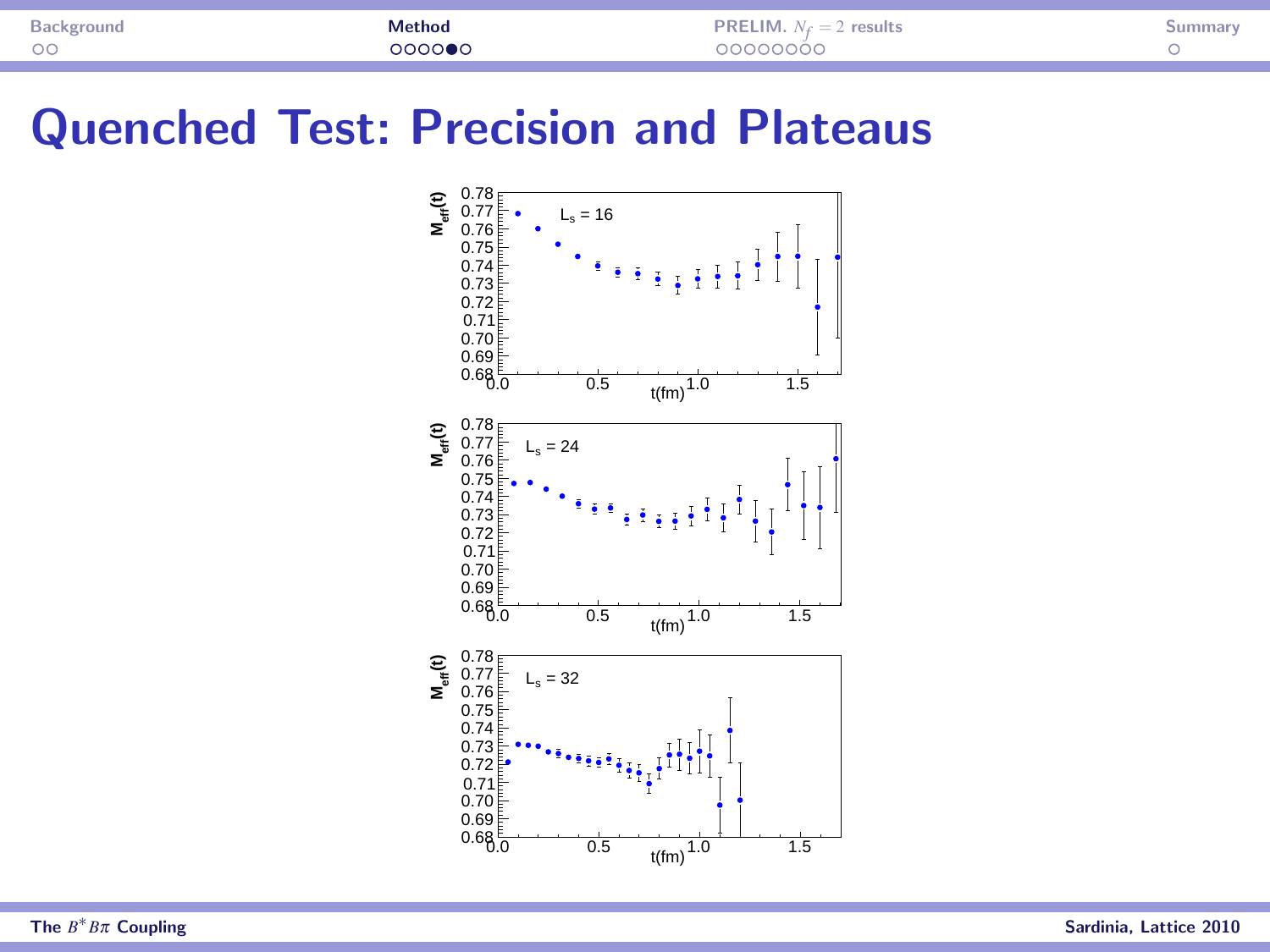| Background | Method | ₹HM.<br>results<br>PREI<br>$N_f = 2$ | summar |
|------------|--------|--------------------------------------|--------|
| $\circ$    | ാറററല  | noooooo                              |        |
|            |        |                                      |        |

#### Quenched Test: Continuum Limit

 $\triangleright$  No discernible spacing dependence at this  $(0.5\%)$  level. Fitting linearly in  $a^2$ : HYP1: 0.6088(43) HYP2: 0.6078(41)

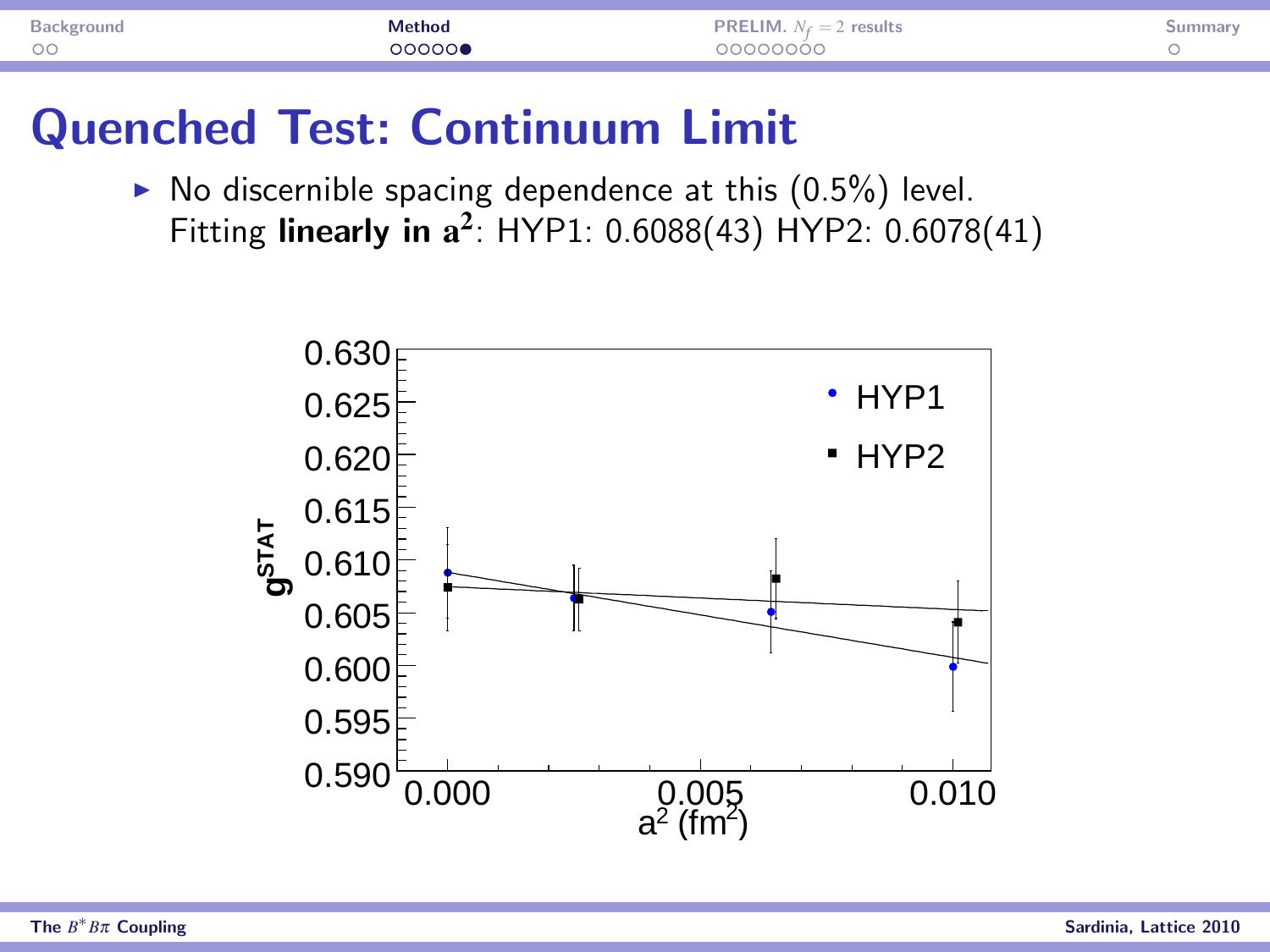| Background<br>$\circ$ | 1ethor<br><u>വാധാധ</u> | ` results<br>PREI IM-<br>$N_{\rm c} = 2$<br>.<br>innooch i | mma |
|-----------------------|------------------------|------------------------------------------------------------|-----|
|                       |                        |                                                            |     |

#### CLS Lattices

- $\triangleright$  Configurations generated, shared within CLS community effort: Berlin, CERN, Zeuthen, Madrid, Mainz, Rome, Valencia, Wuppertal
- **► Action**:  $N_f = 2$  Wilson, non-perturbatively  $O(a)$ –improved.
- ▶ Algorithm: DD-HMC [Lüscher, 2005]
- $\triangleright$  Used the following CLS datasets so far:

|                                     | Name           | L  | $m_{\pi}$ (MeV) | $m_{\pi}L$ | $N_{\text{conf}}$ | $N_{noise}$ |
|-------------------------------------|----------------|----|-----------------|------------|-------------------|-------------|
| $\beta = 5.2$ , $a \approx 0.08$ fm | A4             | 32 | $\approx$ 365   | 4.8        | 160               |             |
|                                     | E4             | 32 | $\approx$ 560   | 6.2        | 157               | 16          |
| $\beta = 5.3$ , $a \approx 0.07$ fm | E <sub>5</sub> | 32 | $\approx$ 420   | 4.7        | 400               | 4           |
|                                     | F <sub>6</sub> | 48 | $\approx$ 290   | 5.0        | 80                |             |
|                                     | F7             | 48 | $\approx$ 250   | 4.2        | 301               |             |

 $\triangleright$  Scale setting is PRELIMINARY.

<span id="page-9-0"></span>See B. Leder's talk for method via  $r_0 = 0.5$  fm.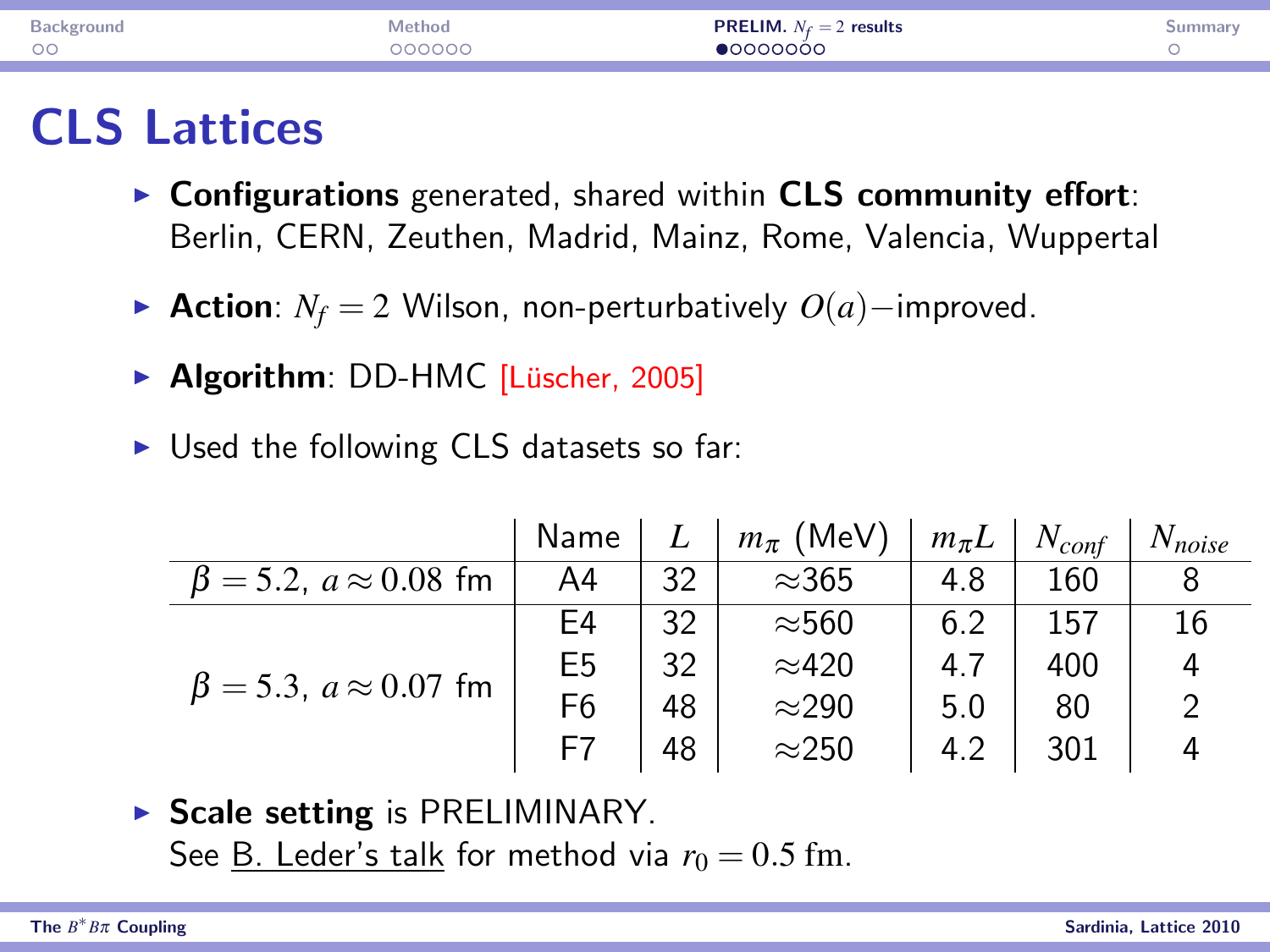| Backgrouno          | lethod | PRELIM.<br>` results<br>$N_c = 2$<br>. | summar. |
|---------------------|--------|----------------------------------------|---------|
| $\sim$ $\sim$<br>UU | nnnnr  | <b>3000000</b>                         |         |

#### Simulation and Measurement Details

- $\triangleright$  Code based on DD-HMC.
- **Longer trajectories** ( $\tau = 2.0, 4.0$ ) [Meyer et al. (ALPHA) 2006] can reduce autocorrelations (while keeping the acceptance, and reversibility violations, acceptable).
- $\triangleright$  Fuller autocorrelation analysis eventually (F. Virotta's talk). Binning is used for now. Autocorrelations seem tolerable.
- **Many inversions per config,** e.g.:  $4 \times T \times N_{noise} = 1536$  for F6, F7. The dfl\_sap\_gcr solver in DD-HMC is generally fast. Construction of dfl subspace worth more effort here than in HMC...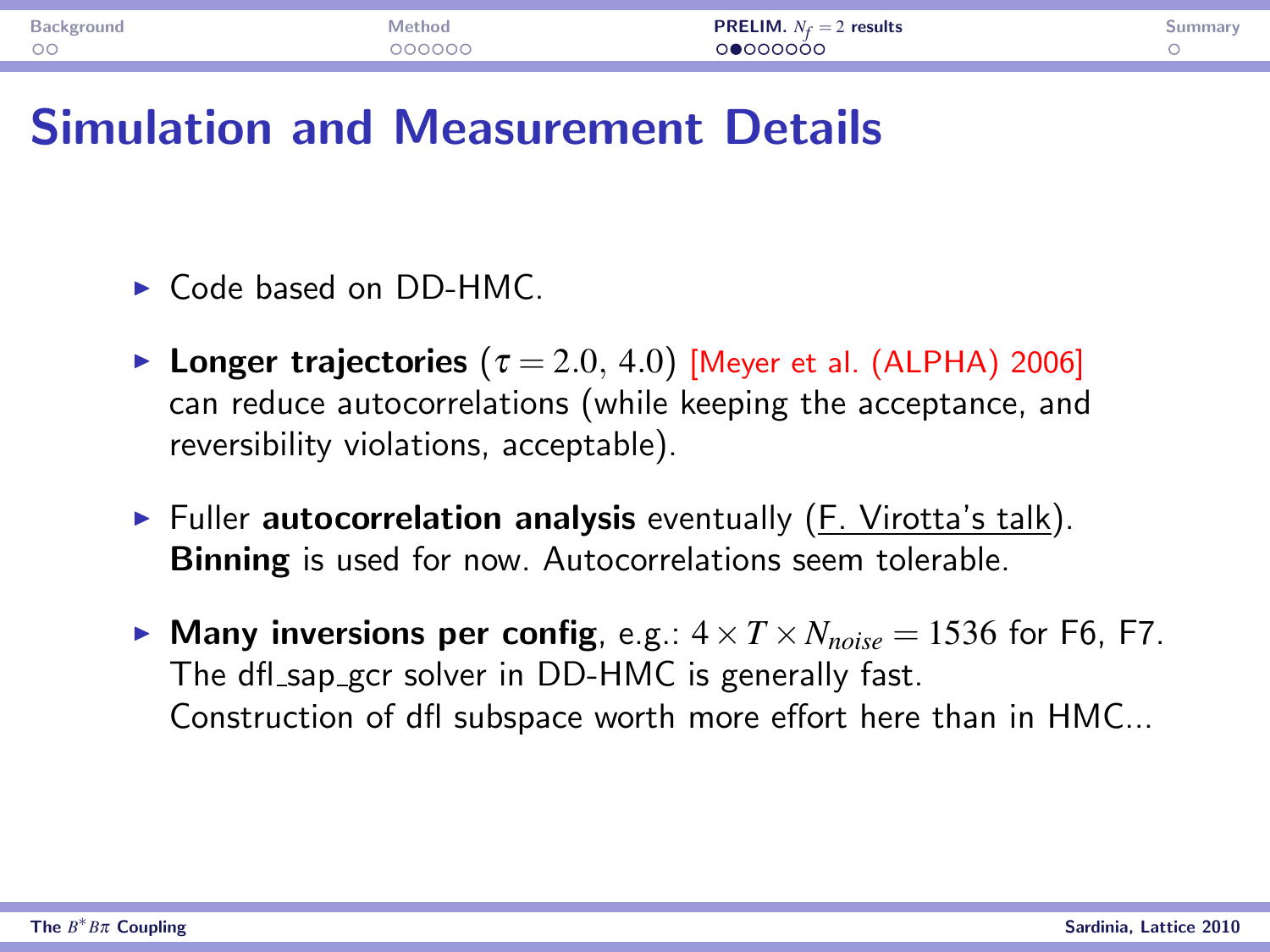| Background<br>$\circ$ | vlethod<br><u> വററററ</u> | <b>PRELIM.</b> $N_f = ?$<br>2 results<br>.<br>00000 |  |
|-----------------------|--------------------------|-----------------------------------------------------|--|
|                       |                          |                                                     |  |

#### Creation Operator Smearing. Example: A4

 $\triangleright$  We select the smearing with best  $M_{\text{eff}}(t)$  plateau. (fine, from experience with GEVP for 2pt functions).

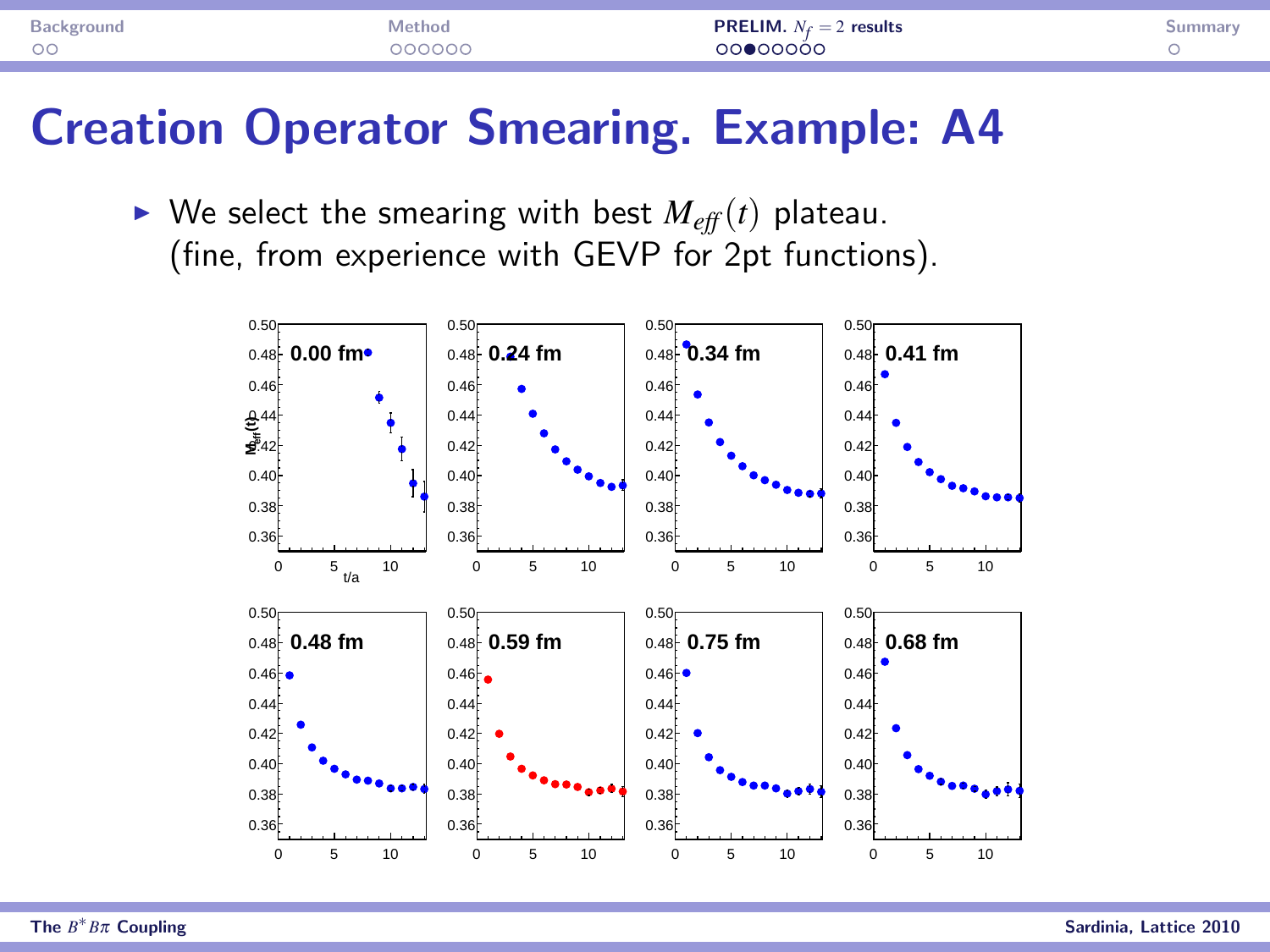| $\circ$<br>ാററ⊜റററ്റ<br>nnnnnr | Backgroung | <b><i><u>Aethod</u></i></b> | <b>PRELIM.</b> $N_f = 2$ results<br>. | วนmmar |
|--------------------------------|------------|-----------------------------|---------------------------------------|--------|
|                                |            |                             |                                       |        |

Effective Matrix Element Plateau. Example: E4.

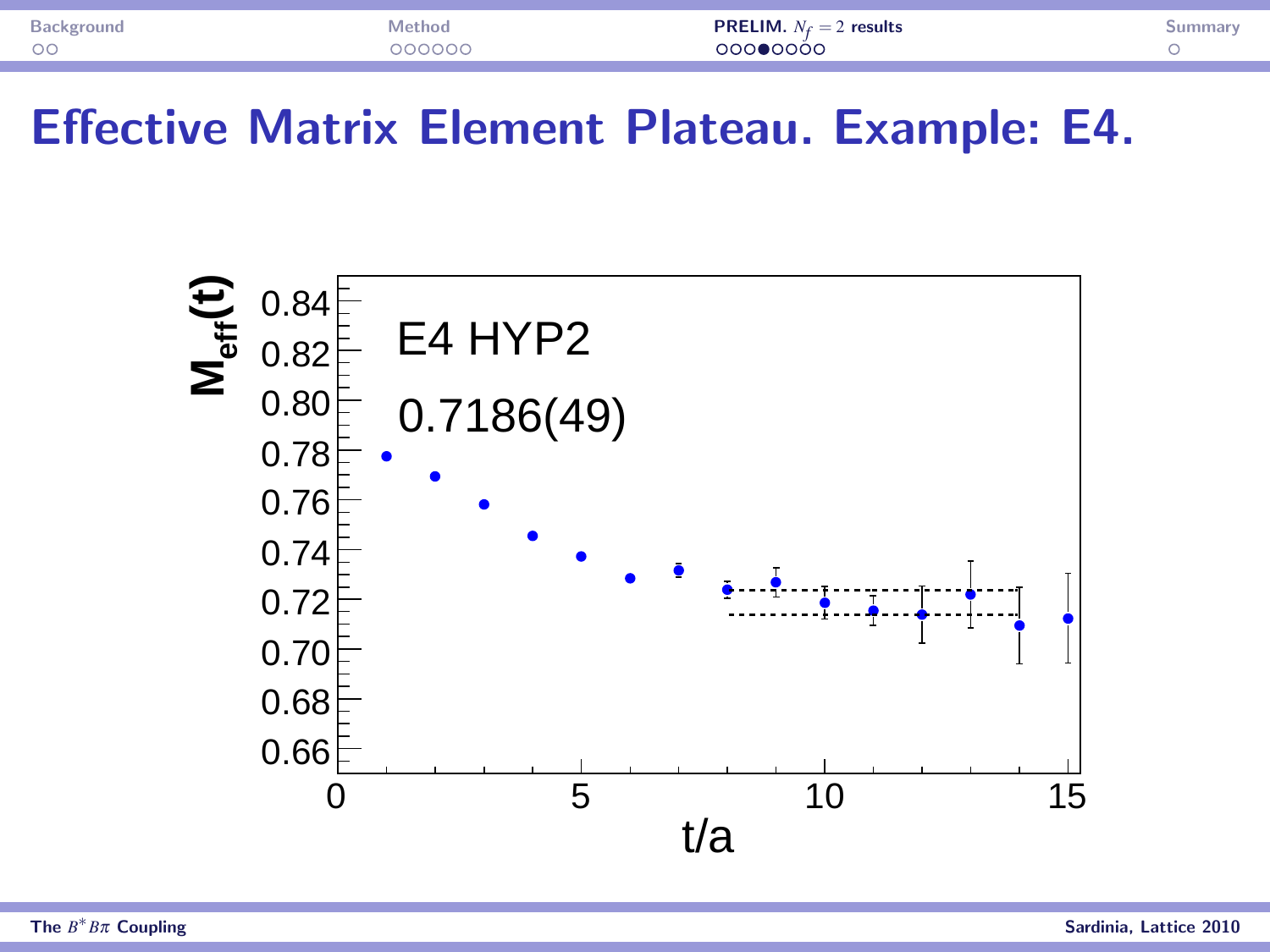| $\circ$<br>ാററാ≘ററ്റ<br>nnnnnr | Backgroung | <b><i><u>Aethod</u></i></b> | <b>PRELIM.</b> $N_f = 2$ results<br>. | วนmmar |
|--------------------------------|------------|-----------------------------|---------------------------------------|--------|
|                                |            |                             |                                       |        |

Effective Matrix Element Plateau. Example: F7.

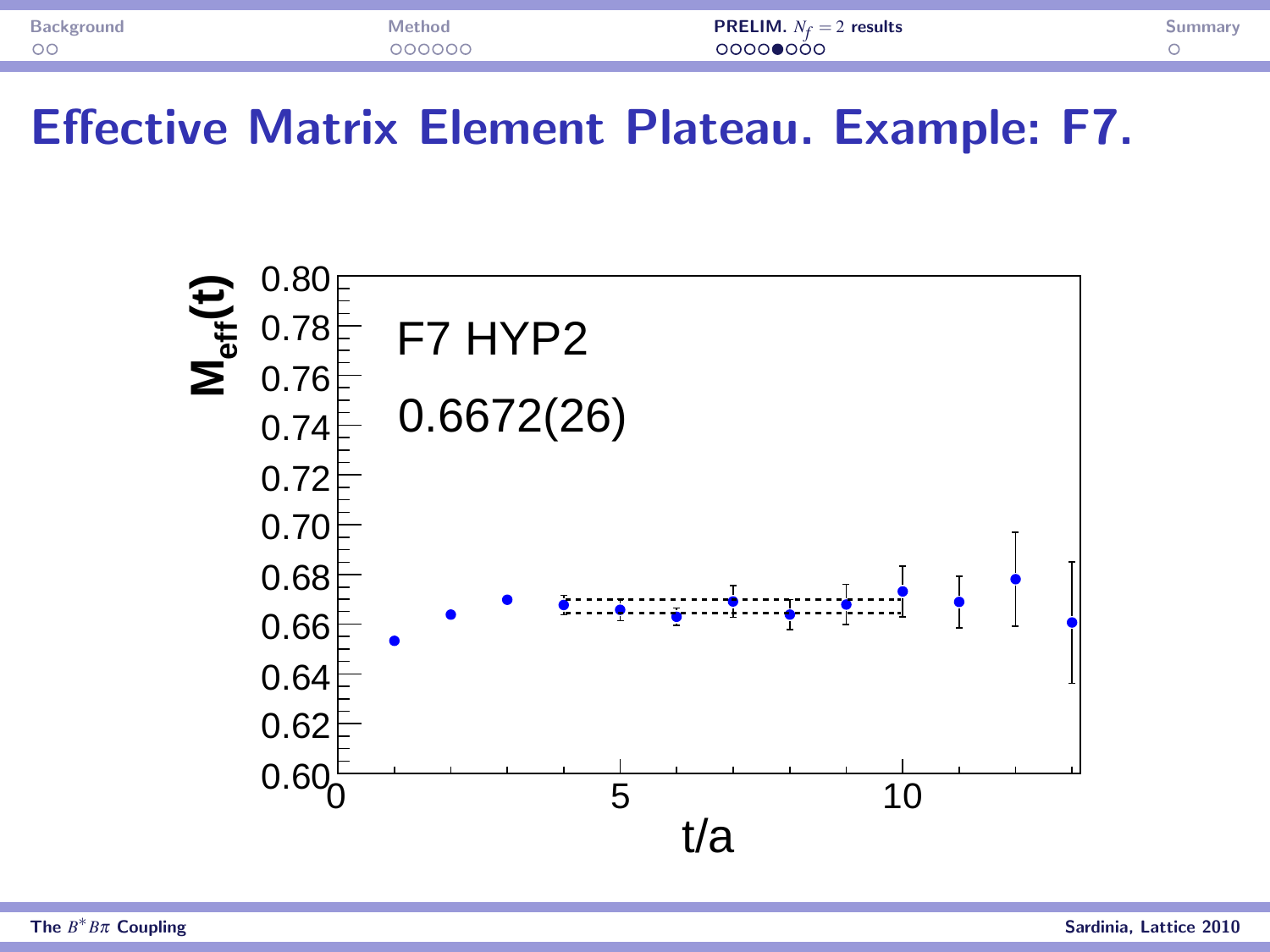| $\circ$<br>nnnnnr<br>ററററ⊜ററ | Background | Method | <b>PRELIM.</b> $N_f = 2$ results<br>. | չսmmar |
|------------------------------|------------|--------|---------------------------------------|--------|
|                              |            |        |                                       |        |

#### Renormalization and Chiral Behaviour

 $\triangleright$  We need:  $Z_A(\beta)(1+b_A(\beta)(m-m_c(\beta)))$ Non-perturbative *Z<sup>A</sup>* [Della Morte, Sommer, Takeda (ALPHA) 2008], one-loop perturbative  $b_A$  only, and *m<sup>c</sup>* from [Della Morte et al. (ALPHA) 2007], all this essentially adds a  $0.5\%$  error.

• We try both a **linear fit** in 
$$
m_{\pi}^2
$$
:

$$
g = g_l(1 + c_l m_\pi^2)
$$

and the  $HM\chi$  formula [Fajfer and Kamenik, 2006]:

$$
g = g_0 \left[ 1 - \frac{4g_0^2}{(4\pi f)^2} m_\pi^2 \log(m_\pi)^2 + c_0 m_\pi^2 \right]
$$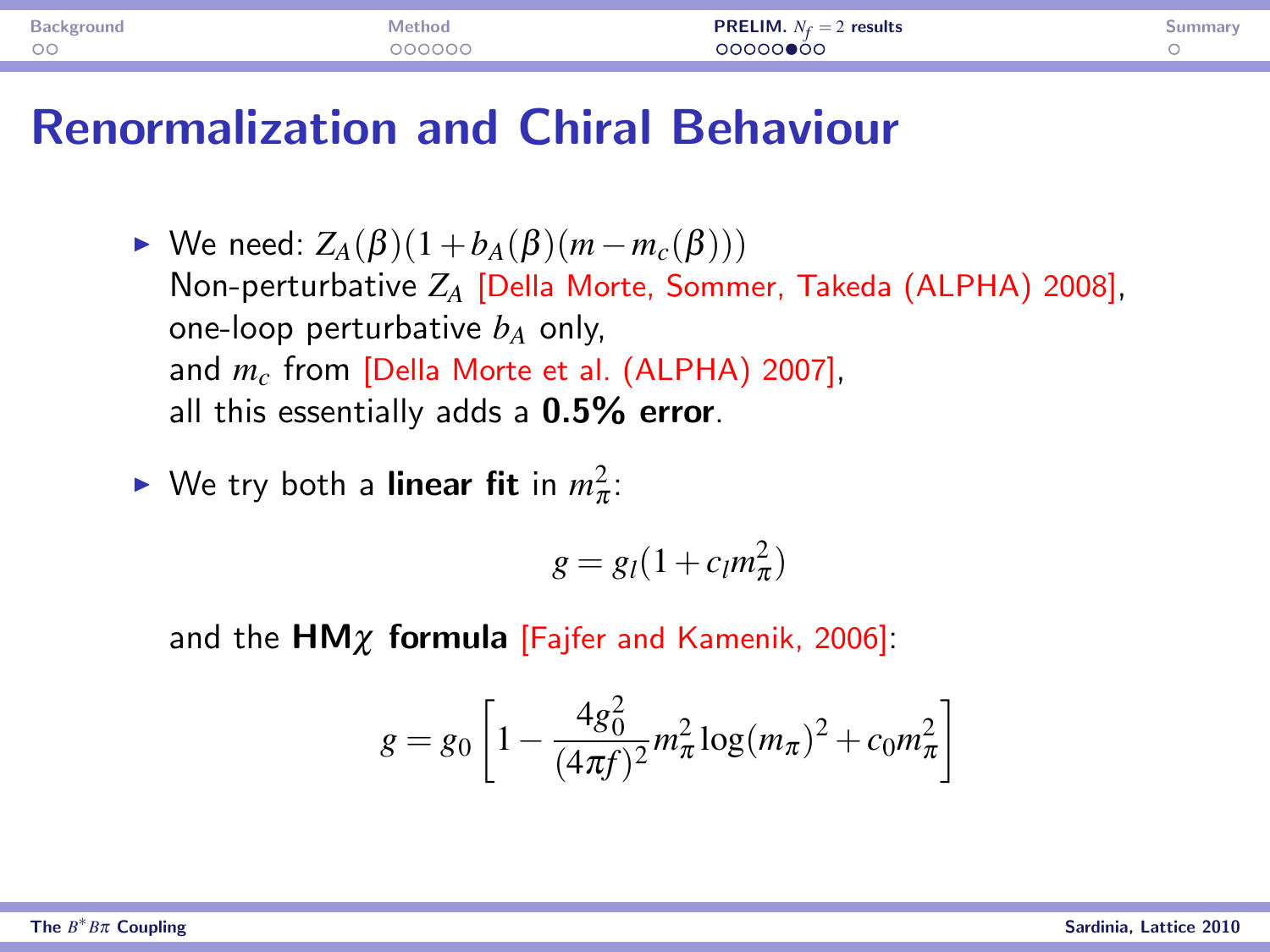| $\circ$ | ethor.<br>.<br>2000ac | results<br>$N_{\rm c} = 2$<br><b>IM</b><br>.<br>,,,,,,, <b>,</b> | Summa <sub>rs</sub> |
|---------|-----------------------|------------------------------------------------------------------|---------------------|
|         |                       |                                                                  |                     |

#### Chiral Extrapolation at  $a \approx 0.07$  fm

**Excluding heaviest point** (E4:  $m_{\pi} \approx 560$  MeV) from fits:



**PRELIMINARY**  $\beta = 5.3$  results:

|                  | linear     | log        |
|------------------|------------|------------|
| HYP1             | 0.5151(34) | 0.4957(31) |
| HYP <sub>2</sub> | 0.5165(33) | 0.4970(30) |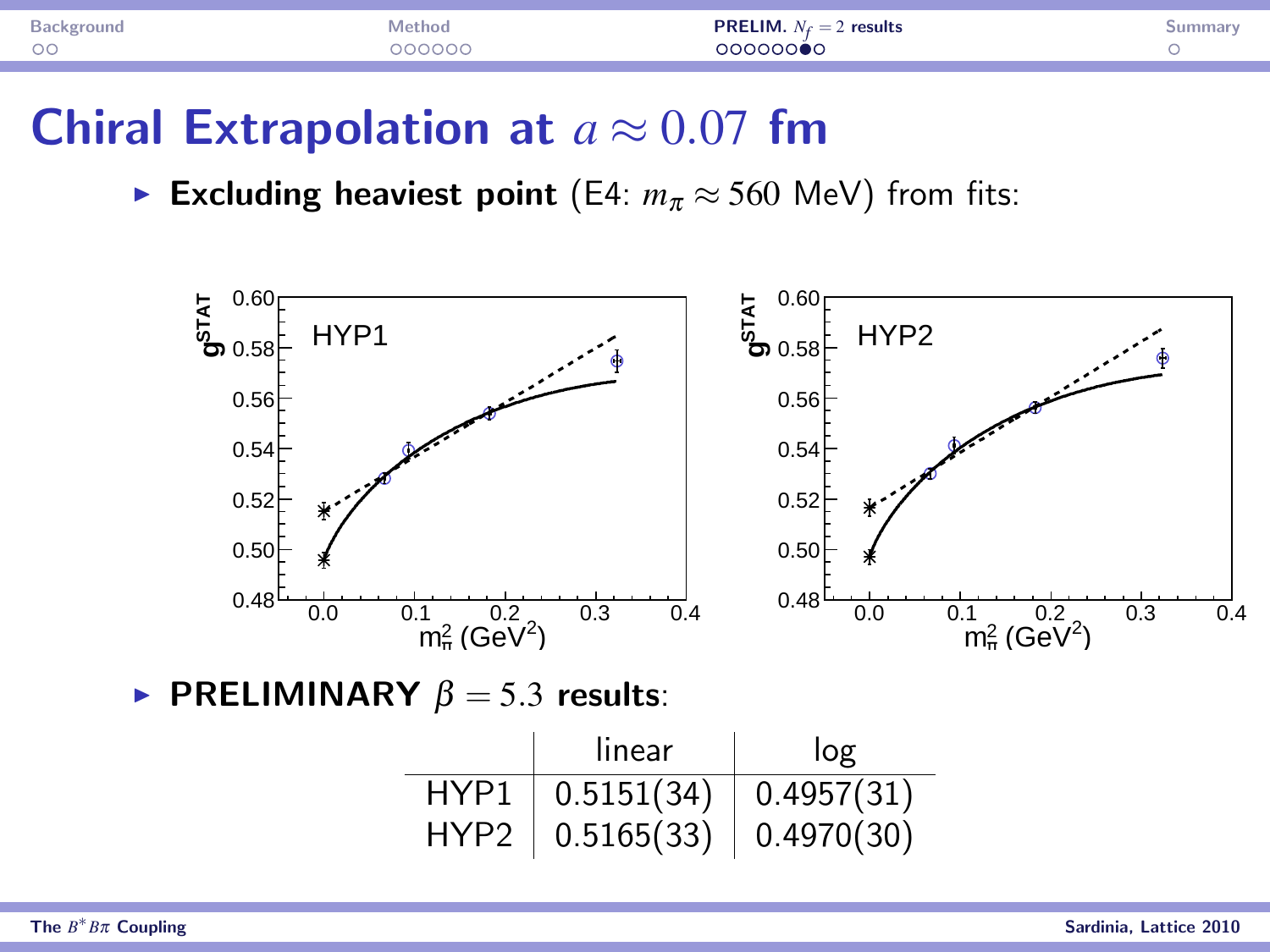| 250<br>$\circ$ | ethor<br>nnnnr | results<br>$\overline{a}$<br>' IM.<br>.<br>100000 <b>1</b> |  |
|----------------|----------------|------------------------------------------------------------|--|
|                |                |                                                            |  |

#### **Status**

Including our (even more PRELIMINARY)  $\beta = 5.2$  point, and results from the recent publication of **Becirevic et al.:**